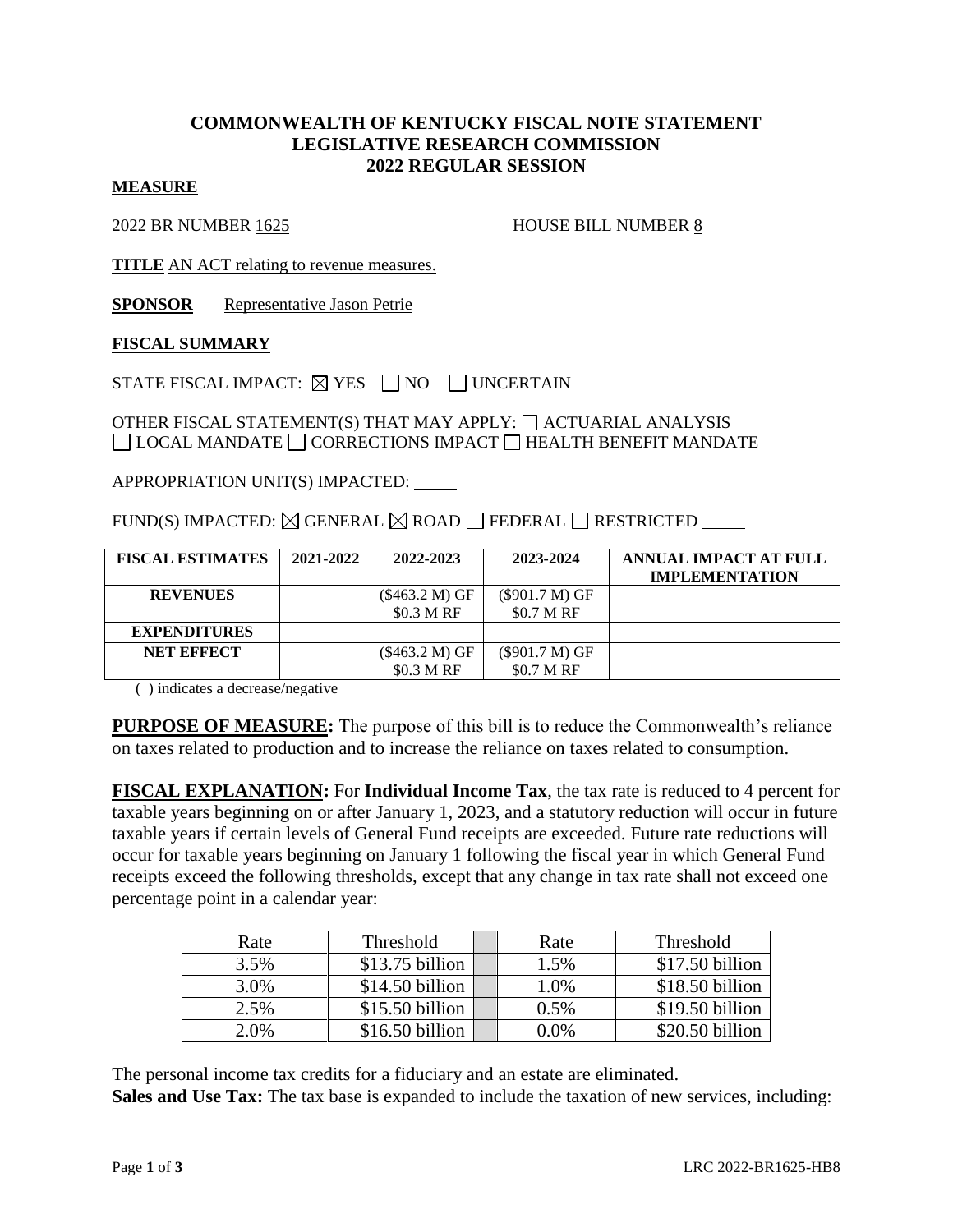| <b>Service</b>                             | <b>Service</b>                      | <b>Service</b>                                               |  |
|--------------------------------------------|-------------------------------------|--------------------------------------------------------------|--|
| Photography and photo finishing            | Private investigation services      | Recreational camp tuition and fees                           |  |
| service                                    |                                     |                                                              |  |
| Advertising and graphic design<br>services | Process server services             | Personal fitness training services                           |  |
| Marketing services                         | Repossession of tangible personal   | Massage services, except when                                |  |
|                                            | property services                   | medically necessary                                          |  |
| Telemarketing services                     | Personal background check services  | Cosmetic surgery services                                    |  |
| Public opinion and research polling        | Personal financial planning and     | Body modification services                                   |  |
| services                                   | investment management services      |                                                              |  |
| Lobbying services                          | Parking services                    | Testing services                                             |  |
| Executive employee recruitment             | Road and travel services provided   | Interior decorating and design                               |  |
| services                                   | by automobile clubs defined in      | services                                                     |  |
|                                            | KRS 281.010                         |                                                              |  |
| Website design and development             | Travel arrangement and reservation  | Household moving services                                    |  |
| services                                   | services                            |                                                              |  |
| Website hosting services                   | Condominium time-share exchange     | Specialized design services                                  |  |
|                                            | services                            | including the design of clothing,                            |  |
|                                            |                                     | costumes, fashion, furs, jewelry,                            |  |
|                                            |                                     | shoes, textiles, parade floats, and                          |  |
|                                            |                                     | lighting                                                     |  |
| Facsimile transmission services            | Rental of space for meetings,       | Lapidary services                                            |  |
|                                            | conventions, short-term business    |                                                              |  |
|                                            | uses, entertainment events,         |                                                              |  |
|                                            | weddings, banquets, parties, and    |                                                              |  |
|                                            | other short-term social events      |                                                              |  |
| Private mailroom services                  | Social event planning and           | Labor and services to repair or                              |  |
|                                            | coordination services               | maintain commercial refrigeration                            |  |
|                                            |                                     | equipment and systems when no                                |  |
|                                            |                                     | tangible personal property is sold in                        |  |
|                                            |                                     | that transaction including service                           |  |
|                                            |                                     | calls and trip charges                                       |  |
| Bodyguard services                         | Pleasure watercraft docking,        | Labor to repair or alter apparel,                            |  |
|                                            | launching, and storage services     | footwear, watches, or jewelry when                           |  |
|                                            |                                     | no tangible personal property is<br>sold in that transaction |  |
| Residential and nonresidential             | Leisure, recreational, and athletic | Prewritten computer software                                 |  |
| security system monitoring services        | instructional services              | access services                                              |  |

Additionally, the definition of admission is expanded to include a fee paid for the use of a boat ramp, and the definition of extended warranty services is expanded to include real property. The current exemption for admission to historical sites is removed. The current exemption for residential utilities will only apply to the resident's place of domicile and will not apply to additional residential property owned. The threshold for exempting sales of services is reduced to \$3,000 during a calendar year. Contracts executed prior to the date of introduction of the bill will remain in force until expiration or renewal.

**Car and Ride Sharing Tax:** A new transportation certificate is established for peer-to-peer car sharing, and a new tax is imposed for the privilege of providing a motor vehicle for sharing or for rent, with or without a driver, within the Commonwealth. The tax rate is 6 percent of gross